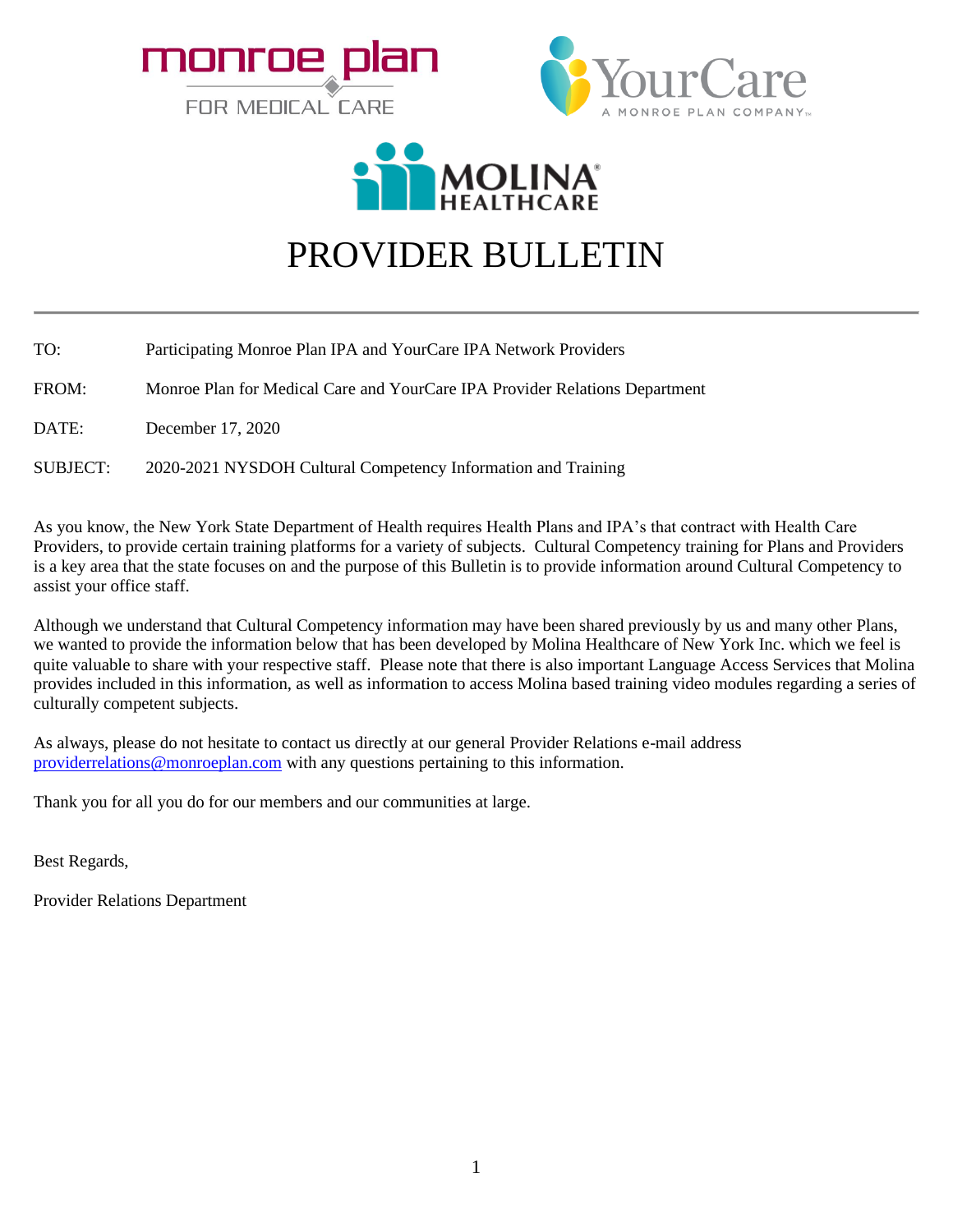





## PROVIDER BULLETIN

## **Are You Culturally Competent?**

Cultural and linguistic competency is the ability to provide respectful and responsive care to members with diverse values, beliefs and behaviors, including tailoring health care delivery to meet members' social, cultural and linguistic needs. The National CLAS Standards, developed by the Health and Human Services Office of Minority Health, aim to improve health care quality and advance health equity by establishing a collective set of mandates and guidelines that inform, guide and facilitate culturally and linguistically appropriate services.

## *Communicating Across Cultures*

Clear communication is the foundation of culturally and linguistically competent care.

## *Guiding the conversation*

- Initial greetings can set the tone for an interaction. If the patient's preference is not clear, ask how they would like to be addressed (i.e. Mr. Jones, Michael, Ms. Gonzalez).
- Ask open-ended questions whenever possible.
- Some individuals can tell you more about themselves through story telling than by answering direct questions.
- Inquire about preferred language and preferred method of communication (i.e. written, spoken, graphics, sign language, assistive listening devices, etc.).
- Consider treatment plans with respect to the patient's culture-based beliefs about health.
- Ask about any complimentary or alternative medicine possibly used by the patient.

## *Assisting patients whose first language is not English*

- Speak slowly and try not to raise your voice.
- Use simple words and avoid jargon.
- Do not use acronyms, idioms and avoid technical language if possible. (i.e. shot vs. injection).
- Please articulate words.
- Give information in small chunks and short sentences.
- Repeat important information and have the patient repeat information back to you.
- Inform the interpreter of any specific patient needs.
- Hold a brief introductory discussion.
- Reassure the patient about confidentiality.
- Allow enough time for the interpreted sessions.
- Avoid interrupting during interpretation.
- Speak in the first person.
- Talk to the patient directly, rather than addressing the interpreter.